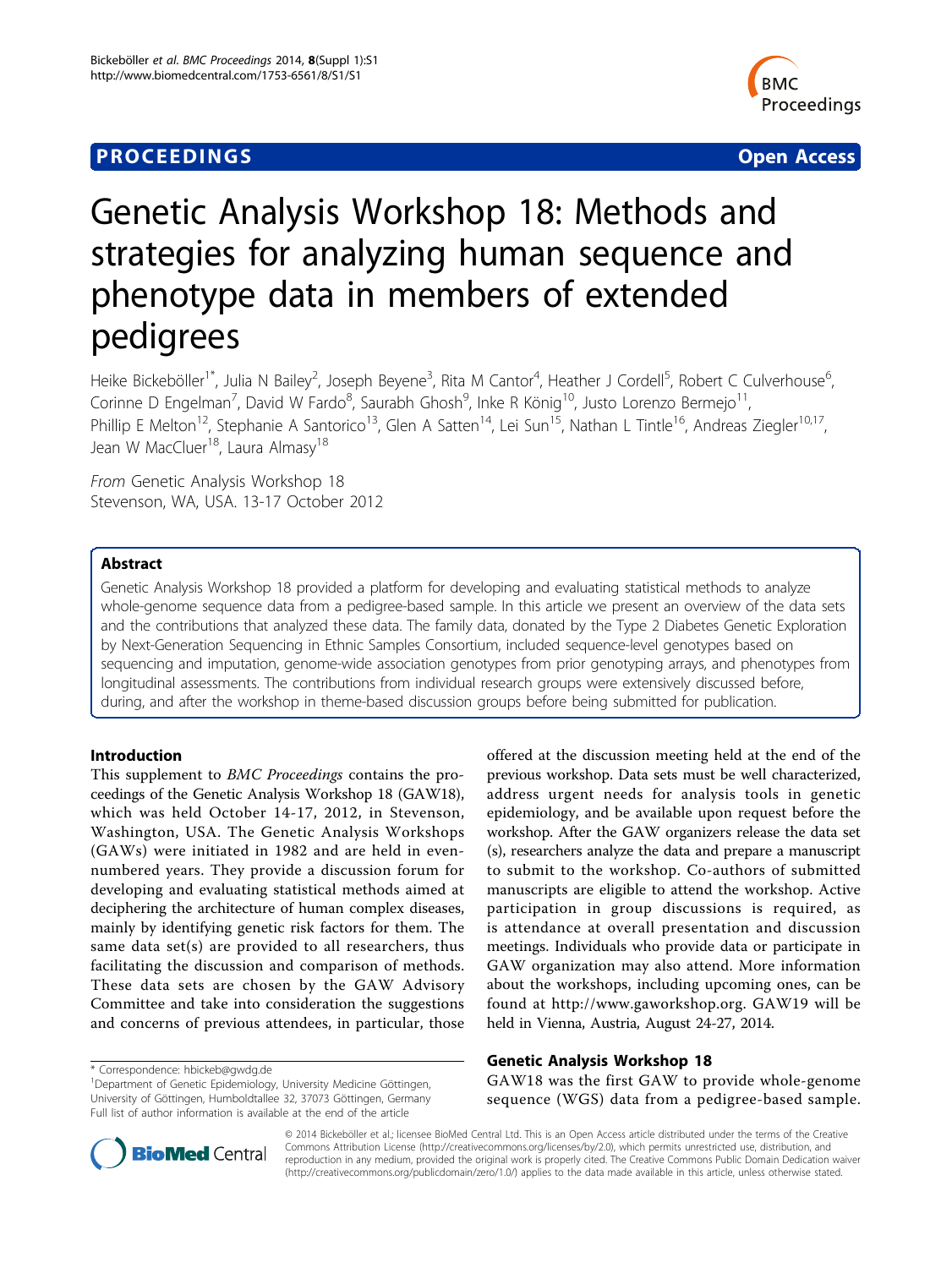Analyses of these data by GAW18 participants were focused primarily on dealing with the high dimensionality of the data, with a special focus on rare variants and accounting for the family structure. These issues are natural, considering the two data sets that were provided. The data sets are described in detail in Almasy et al. [\[1](#page-3-0)].

The Problem 1 data set was provided by the Type 2 Diabetes Genetic Exploration by Next-Generation Sequencing in Ethnic Samples (T2D-GENES) Consortium. It included data from 20 Mexican American families from San Antonio, Texas, with whole-genome sequence information on 464 individuals and dense single-nucleotide polymorphism (SNP) information on 959 individuals. The original study was designed to identify low-frequency variants that influence type 2 diabetes. An early release, the so-called freeze 1 data set, was provided to GAW18. This data set included data from 464 key individuals whose sequences were considered most informative to use in imputing genotype data on the remaining 959 pedigree members for whom only data from earlier genome-wide association (GWA) genotyping chips based on SNPs were available. Genotype data were provided only for oddnumbered autosomes and contained sequence data, data from GWA chips for almost 500,000 SNPs, and variant dosages from imputation of sequence data. The phenotype data were longitudinal measurements of systolic and diastolic blood pressure, sex, age, year of examination, use of antihypertensive medication, and tobacco smoking.

The Problem 2 data set was a simulated data set of 200 phenotype replicates based closely on the real data of Problem 1. It used the same pedigree structure and individuals as before, except that data were generated only for those 849 individuals who had both phenotype data and imputed sequence data in the real data set. Sex and age were taken directly from the real data. Blood pressure, medication use, and tobacco smoking were generated anew for each replicate, using the distributional structure found in the real data. The simulated values of systolic and diastolic blood pressure were influenced by more than 1000 variants in over 200 genes. The effect of medication on blood pressure was also accounted for in the simulation and was an area of special concern for workshop participants who analyzed these data. In addition, a normally distributed trait, Q1, was simulated that was not influenced by any genotyped SNPs but was correlated between family members. The total heritability for each simulated phenotype was again taken from the original data, and the simulation model for assigning the corresponding variants using gene expression results are described in detail in Almasy et al. [\[1\]](#page-3-0).

The availability of the GAW18 data was announced by email in the summer of 2012 to roughly 3500 individuals on the GAW mailing list. The number of GAW18 attendees in October was 184. The data set was distributed fairly late for GAW18, not leaving much time for extensive analyses before the workshop. Thus, in contrast to previous workshops, individuals were allowed to present more analyses at the meetings than had been described in their papers submitted to the workshop. However, each group was still required to report the results of some analyses before the meeting in order to participate. Manuscripts were distributed among participants before the workshop within assigned discussion groups in order to facilitate discussion before and during the workshop. Manuscripts from the other discussion groups were also available for download from the GAW18 online discussion forum or upon request before the workshop. After the workshop 109 individual papers were accepted for publication, and these papers constitute this proceedings volume.

Participants and contributions were from many countries, with the largest numbers of contributions from the United States, Canada, and Germany. Additional contributing participants were from Australia, Denmark, Finland, France, Hong Kong, India, the Netherlands, Singapore, South Korea, Taiwan, and the United Kingdom.

The contributions were subdivided into 16 discussion groups by topic and were only occasionally further subdivided by the two data sets being analyzed because of their close connection. The themes were admixture mapping and adjusting for admixture (Group 1), collapsing methods (Group 2), dropping WGS through families using a genome-wide association studies (GWAS) framework (Group 3), genotype and sample quality control (Group 4), family-based tests of association for rare variants using simulated data (Group 5), family-based tests of association for rare variants using real and simulated data (Group 6), gene-based tests (Group 7), populationbased tests of association (Group 8), gene-environment interaction (Group 9), genetic prediction (Group 10), methods for joint association analysis of multiple phenotypes (Group 11), analysis of longitudinal data in GWAS (Group 12), analysis of longitudinal data in sequence and GWAS (Group 13), machine learning and data mining approaches (Group 14), pathway-based approaches for WGS (Group 15), and role of linkage in analysis of WGS (Group 16). The papers in this proceedings volume are presented according to these groupings. Note, however, that group assignment was often not easy, and topics in groups may overlap. The contributed papers are preceded by the data description overview by Almasy et al. [[1](#page-3-0)].

All groups were led by a person with previous GAW experience. This person encouraged and organized the discussion and presentations before, during, and after the workshop. Discussions largely started before the workshop and continued at the workshop within group meetings. Each discussion group, directed by the group leader, was also in charge of preparing a presentation of the issues discussed in the group and the conclusions. These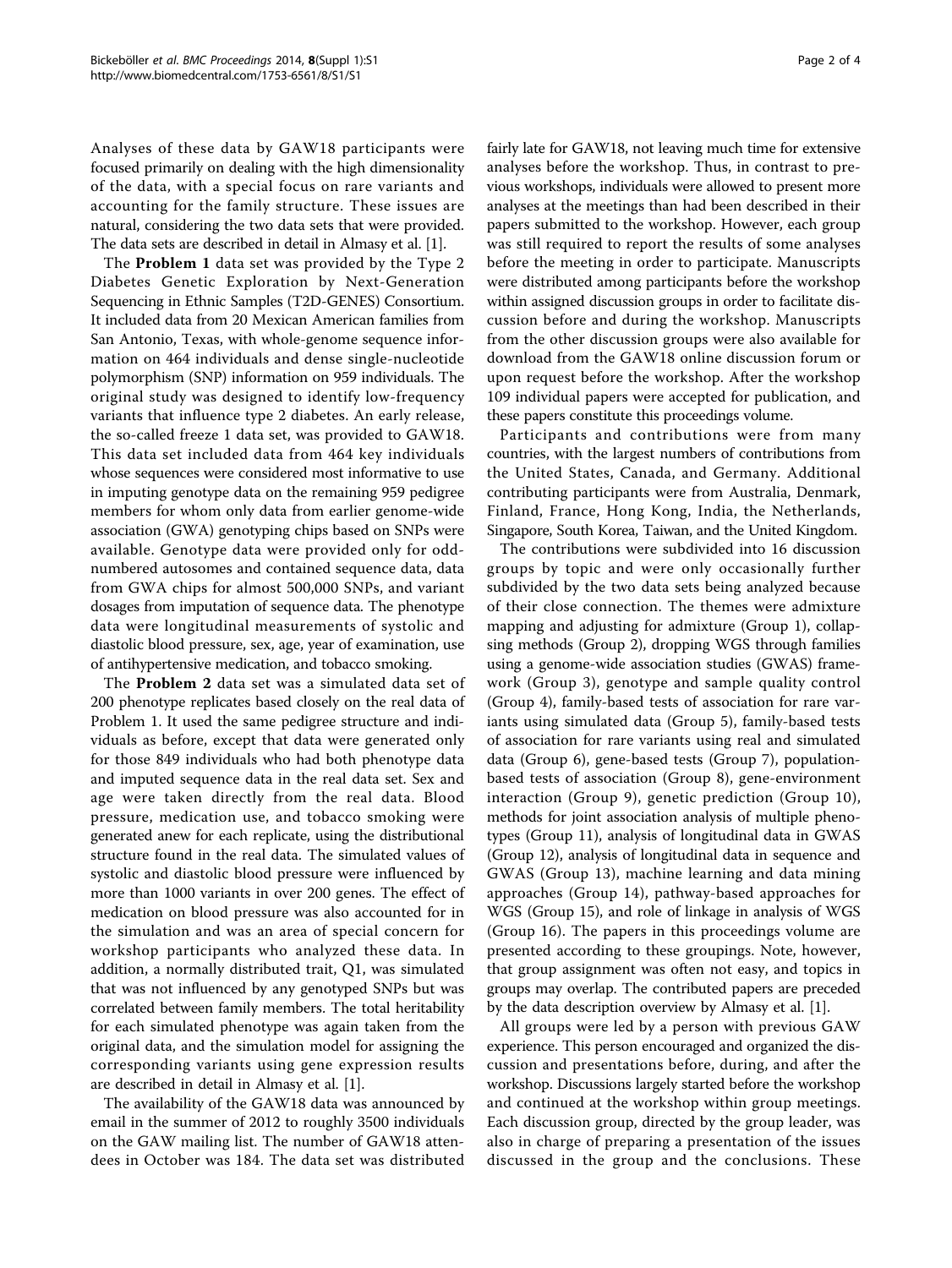presentations were made to all GAW18 attendees in plenary sessions. There were also two poster sessions at which individual contributions could be presented. The workshop closed with plenary sessions on what we learned and future workshops. After the GAW18 meetings, the group leader was typically in charge of editing the group's manuscripts and writing the summary paper for the group. To avoid possible conflicts of interest of group editors, articles to which the group editor contributed were reassigned to other groups for the editing process. Summary papers are published in a supplement to Genetic Epidemiology, and individual contributions are found in these proceedings.

Overall, GAW18 uncovered many new challenges and unsolved problems with WGS data, and with WGS data from family samples in particular. Some progress was made, and some individual contributions turned out to be extremely useful. However, the discussions highlighted the need for methodological development in almost all areas considered. Accordingly, GAW19 will also focus on WGS, reusing much of the GAW18 data and supplementing it with additional data.

## Disclaimer

The findings and conclusions in this report are those of the authors and do not necessarily represent the official position of the Centers for Disease Control and Prevention.

#### Competing interests

AZ received intramural funding from the University of Lübeck, Germany. All other authors declare that they have no competing interests.

#### Authors' contributions

HB, JNB, RMC, HJC, RCC, CDE, DWF, SG, IRK, JLB, PEM, SAS, GAS, LS, NLT, AZ, JWM, and LA participated in workshop organization and editing of the GAW18 proceedings. HB drafted the text of this manuscript with contributions from LA. All authors read and approved the final manuscript.

#### Acknowledgements and declarations

Numerous individuals contributed to GAW18 by helping select workshop topics, providing data sets, conducting simulations, distributing data to the participants, leading discussion groups, overseeing the writing of group summaries, reviewing manuscripts, and preparing everything that needs to be done for the event management of the workshop and for the publishing process afterward.

We are grateful to the T2D-GENES Consortium for allowing GAW18 participants to use the whole-genome sequence and blood pressure data set around which GAW18 was based. The T2D-GENES Consortium is supported by NIH grants U01 DK085524, U01 DK085584, U01 DK085501, U01 DK085526, and U01 DK085545. The other genetic and phenotypic data for GAW18 were provided by the San Antonio Family Heart Study and the San Antonio Family Diabetes/Gallbladder Study, which are supported by NIH grants P01 HL045222, R01 DK047482, and R01 DK053889. The Genetic Analysis Workshops are supported by NIH grant R01 GM031575. The GAW18 discussion groups were led by Julia Bailey, Justo Lorenzo Bermejo, Joseph Beyene, Rita M. Cantor, Heather Cordell, Corinne D. Engelman, David Fardo, Saurabh Ghosh, Jack W. Kent Jr., Inke R. König, Phillip Melton, Stephanie Santorico, Glen A. Satten, Lei Sun, Nathan Tintle, Ellen M. Wijsman, and Andreas Ziegler. We are grateful to them for their work before, during, and after GAW18 in initiating, organizing, and

overseeing pre-workshop communication, group discussions, group presentations, and summary paper writing.

Eighty-one individuals assisted in peer review of the papers in this volume: Andrew S. Allen, Christopher I. Amos, Hugues Aschard, Marie-Claude Babron, Joan E. Bailey-Wilson, M. Michael Barmada, Jenny Barrett, Michael Boehnke, Laurent Briollais, Sharon Browning, Darren Brunner, Shelley Bull, Jenny Chang-Claude, Daniel I. Chasman, Charlie Chen, Gary Chen, Karen Conneally, L. Adrienne Cupples, Mariza de Andrade, Vince Diego, Josée Dupuis, Robert C. Elston, Michael P. Epstein, France Gagnon, Katrina A. Goddard, David Goldgar, Lynn Goldin, Alisa M. Goldstein, Derek Gordon, Harald H. Göring, Celia T. Greenwood, Jemila Hamid, Elizabeth R. Hauser, Anthony L. Hinrichs, Jeanine Houwing-Duistermaat, Yijan Hu, Rayjean Hung, Joanne Knight, Carl D. Langefeld, Jerry Lawless, Xihong Lin, Jinghua Liu, Douglas Londono, Sharon Lutz, James D. Malley, Lisa J. Martin, Maria Martinez, Braxton D. Mitchell, Andrew Morris, Bertram Müller-Myhsok, Benjamin M. Neale, Nora L. Nock, Kari E. North, Michael Nothnagel, Janne Pitkäniemi, Elizabeth Pugh, Steve Rich, Nancy L. Saccone, Daniel J. Schaid, André Scherag, Claire Simpson, Janet Sinsheimer, Anne Spence, Lisa Strug, Yan Sun, Rinku Sutradhar, Silke Szymczak, Duncan Campbell Thomas, Elizabeth A. Thompson, Timothy A. Thornton, Roula Tsonaka, Michael E. Weale, John C. Whittaker, Marsha Wilcox, Alexander F. Wilson, Ian J. Wilson, Rongling Wu, Yan Yan Wu, Tracy Xu, Wei Xu, and Yildiz Yilmaz. We are grateful to them for their constructive comments, criticisms, and feedback. Beginning with GAW7 in 1991, Vanessa Olmo has been responsible for major aspects of workshop organization. We are grateful to her for the many things she does that keep the Genetic Analysis Workshops running smoothly. This includes interacting with participants, organizers, editors, and publishers; coordinating data requests and data distribution; facilitating selection of workshop sites and making local arrangements; maintaining the GAW website and mailing list; and preparing many aspects of the GAW proceedings. Selina Flores, Richard Polich, Rene Sandoval, Rudy Sandoval, and Gerry Vest assisted with distribution of data, communication with participants, and preparation of the pre-workshop volume. Ravindranath Duggirala, Sharon Fowler, Thomas Dyer, John Blangero, Juan Peralta, Marcio Almeida, and Jack Kent worked on data simulation and preparation. Sophie Colunga assisted with pre-workshop organization and on-site meeting

management. Maria Messenger and Malinda Mann prepared the articles for these proceedings.

The GAW Advisory Committee assists with planning for the workshops, including selection of workshop sites and topics. At the time of GAW18, the committee members were Laura Almasy (chair), Shelly Bull, Adrienne Cupples, Jim Gauderman, Saurabh Ghosh, Elizabeth Hauser, Jeanine Houwing-Duistermaat, Jean MacCluer, Andrew Patterson, Glen Satten, and Ellen Wijsman.

Since 1982, the Genetic Analysis Workshops have been funded by the National Institute of General Medical Sciences (NIGMS) through grant R01 GM31575 to Jean MacCluer and Laura Almasy. This grant also provides scholarship funds to assist graduate students and postdoctoral trainees attending GAW18. We would like to recognize Donna Krasnewich for her ongoing support and for her efforts as program director for the GAW grant at the time of GAW18. These proceedings, as well as the continued work of statistical genetic methods development through the collaborative format of the Genetic Analysis Workshops, would not be possible without her support and that of NIGMS.

We are particularly grateful to Jean MacCluer. Without her there would be no GAW.

As always, we wish to express our gratitude to the GAW participants, whose ongoing, enthusiastic support and vigorous scientific discussions are the very foundation of the Workshop.

This article has been published as part of BMC Proceedings Volume 8 Supplement 1, 2014: Genetic Analysis Workshop 18. The full contents of the supplement are available online at [http://www.biomedcentral.com/bmcproc/](http://www.biomedcentral.com/bmcproc/supplements/8/S1) [supplements/8/S1.](http://www.biomedcentral.com/bmcproc/supplements/8/S1) Publication charges for this supplement were funded by the Texas Biomedical Research Institute.

#### Authors' details <sup>1</sup>

<sup>1</sup>Department of Genetic Epidemiology, University Medicine Göttingen, University of Göttingen, Humboldtallee 32, 37073 Göttingen, Germany. 2 Department of Epidemiology, Fielding School of Public Health, University of California, Los Angeles, CA 90095, USA. <sup>3</sup> Department of Clinical Epidemiology and Biostatistics, McMaster University, Hamilton, ON L8S 4K1,